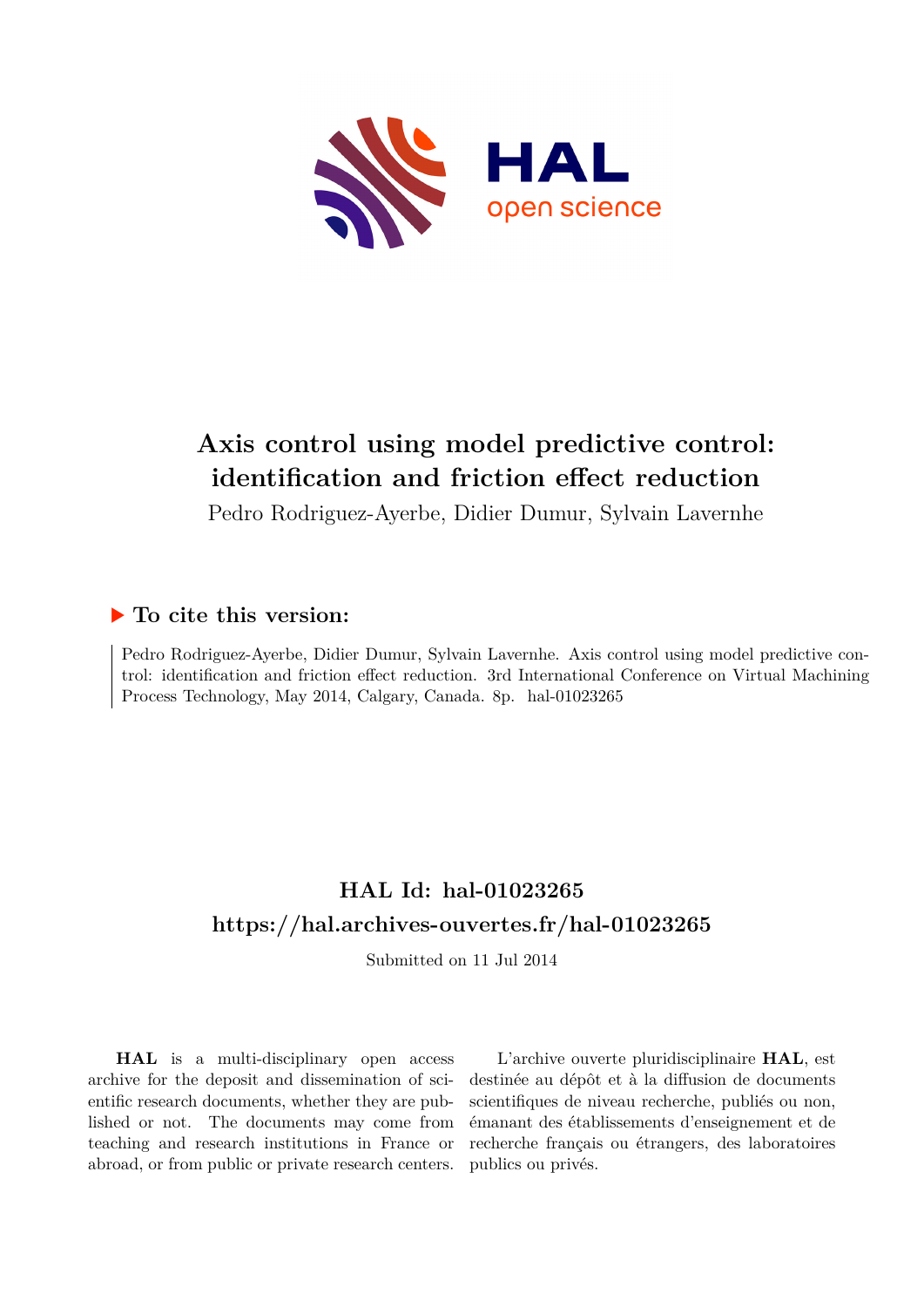## **Axis control using model predictive control: identification and friction effect reduction**

Pedro Rodriguez-Ayerbe, Didier Dumur, Sylvain Lavernhe\*\*

*\* SUPELEC- E3S, Automatic Control, 3 rue Joliot Curie 91192 Gif sur Yvette – France \*\* LURPA ENS – Cachan, 61 avenue du Président Wilson - 94235 Cachan Pedro.Rodriguez-Ayerbe@supelec.fr, Didier.Dumur@supelec.fr, sylvain.lavernhe@ens-cachan.fr*

**Abstract:** This paper treats the identification and control of a machining center by means of predictive control, specifically focusing on the aspect of reducing friction effect. The machine tool is a five-axis CNC Mikron machine, in the context of HSM "High Speed Machining", with open control architecture. The axes are internally controlled by current and speed PI controllers in a classical cascade framework. In an external position loop, a predictive controller is considered instead of a classical position proportional controller with a feed forward action. The novelties stressed in the paper are the identification and the tuning of the predictive controller in order to reduce the impact of the frictions. The two-degree of freedom controller obtained using predictive strategy permits to adjust separately the tracking performance and the disturbance rejection. The tracking performance is tuned to reduce the contour error and the disturbance rejection is tuned by means of a disturbance model in order to reduce the friction impact. First, based on a nonlinear simulation model considering the frictions in the axis, a numerical model is derived by least square identification. Afterwards this numerical model is used to synthetize a predictive GPC controller reducing the impact of the friction. The benefit of the proposed structure is analyzed by means of experimental tests and a comparison with the classical position loop control with speed feed-forward. The experimental results are obtained for a two-axis trajectory, showing that the resulting experimental contour errors are smaller using the predictive controller. As perspective the paper proposes to use a control structure including only an internal current controller and external predictive position loop, without velocity loop.

**Keywords**: machine-tool, identification, predictive control, friction.

### 1. INTRODUCTION

Axis control in machine tools applications including predictive control strategies has proved to have advantages regarding the classical structures using PI controllers and filters, and this is basically for two reasons: the first one is that the knowledge of the trajectory in the future can be used to anticipate the commands of the axis, and the second one is the consideration of constraints [Susanu, et al., 2004]. In classical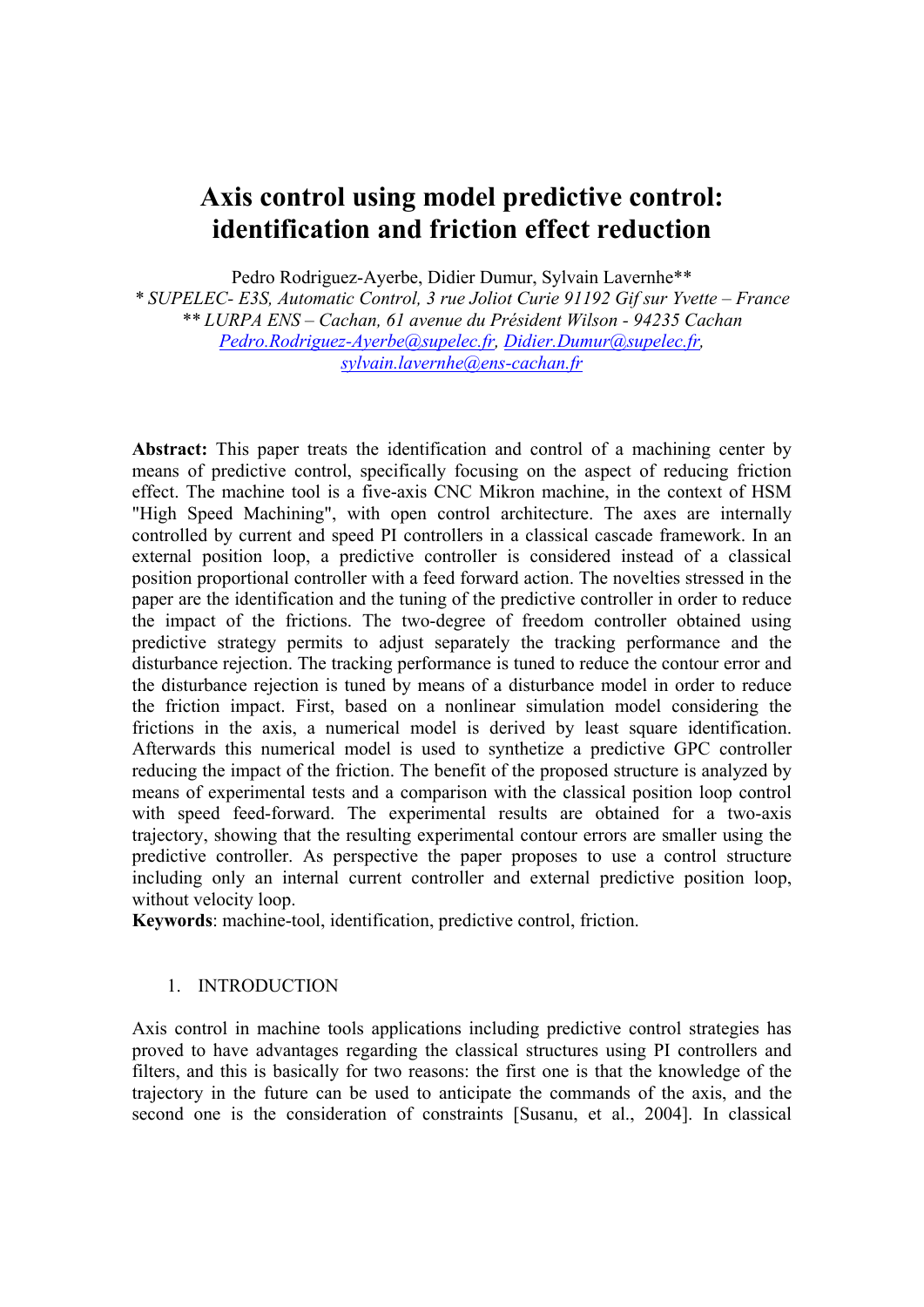machine tool axis control architectures, the anticipative action taking into account the future trajectory is achieved by means of feedforward actions, in such a way that the axis usually does not active any constraints, justifying in this case the use of unconstrained linear approaches. Therefore, in case of constraints arising when specified performances become more and more severe, the potential of predictive control for this kind of application is very promising.

Indeed, performances requested in the machining domain are continuously increasing in terms of machining velocity and accuracy [Altintas, 2000]. The fulfilling of the imposed specifications implies on the one hand the use of more and more reliable actuators for the axis control, and on the other hand the implementation of advanced control laws, allowing the optimization of the system behaviour. However, if changing the actuator proved to be easy, the control laws within the CNC machine-tool are up to now completely closed, thus difficult to adjust. In order to have an easy implementation of advanced control strategy, an open architecture (OA) is considered in this work. Open architecture systems are a domain with great interest nowadays. In this direction, OA machine tools are a challenge with important long-terms benefits [Pritschow, et al., 2001].

The goal of this paper is thus to present the full procedure leading to the final validation. First, based on a nonlinear simulation model considering the frictions in the axis, a numerical model is derived by least square identification. Afterwards this numerical model is used to synthetize a GPC (Generalized Predictive Control) controller reducing the impact of the friction. This controller is finally validated by means of experimental tests in an OA machining center.

The next Section examines the structure of the machining centre. Section 3 presents the identification of the axis dynamics. Section 4 considers the design of the axes controllers under a predictive strategy. Section 5 details the experimental results for a two-axis trajectory, showing that the resulting experimental contour errors are smaller using the predictive controller. Finally, Section 6 gives some conclusions.

### 2. FIVE-AXIS CNC MIKRON MACHINE



*Figure 1; Five-axis CNC Mikron machine.*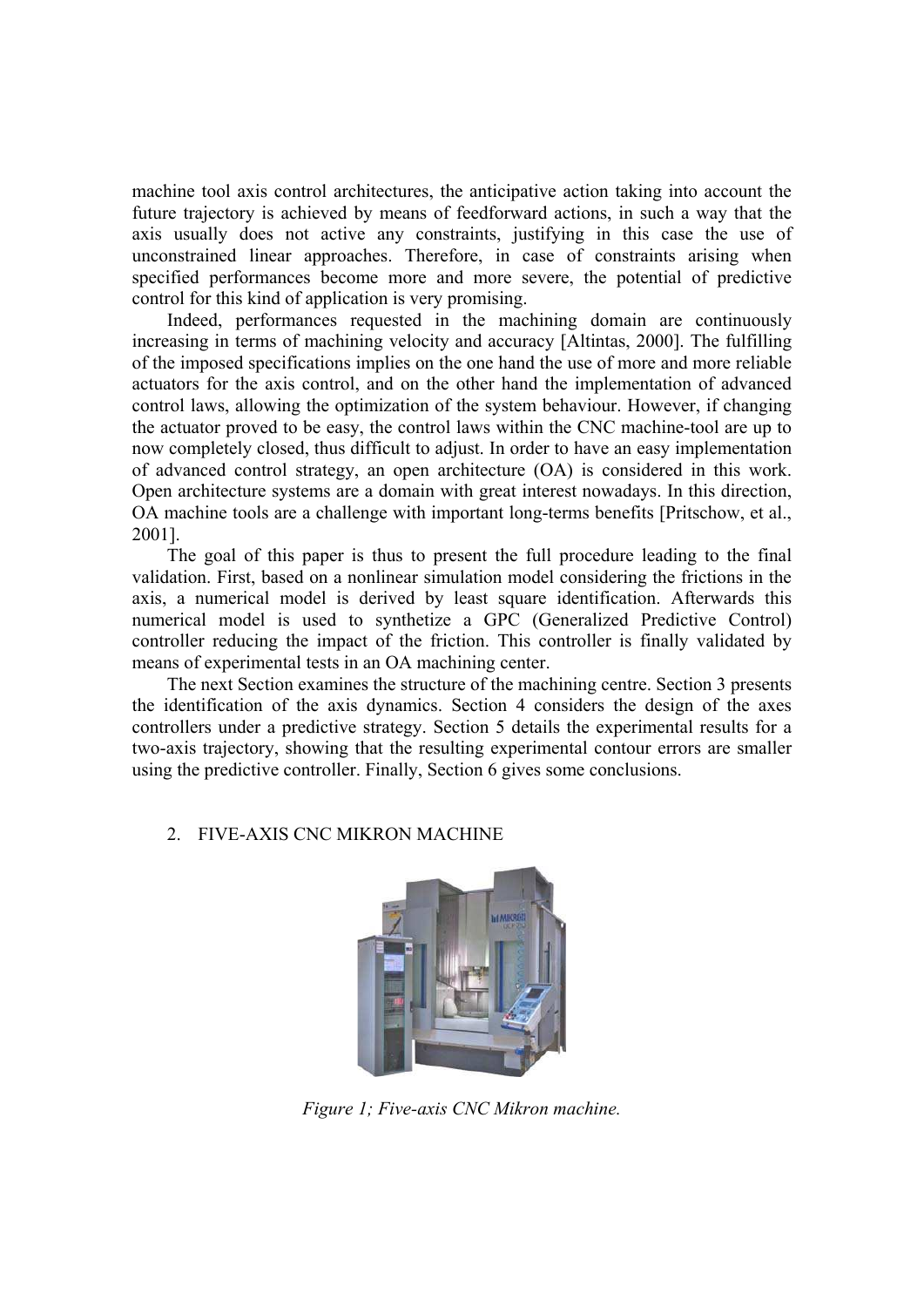The machine tool is a five-axis CNC Mikron machine, in the context of HSM "High Speed Machining", with open control architecture. The axes are internally controlled by current and speed PI controllers in a classical cascaded framework. In an external position loop a classical proportional controller with a feedforward action is considered. This external loop will be thereafter replaced by a predictive controller. The machine is shown Figure 1. Figure 2 reproduces the classical cascaded structure of the axis. In the considered open architecture framework, the position loop and anticipative effect have migrated from the CN to be implanted in a PC and the real time is assured using dSPACE platform. This open structure is proposed in [Beudaert, 2013].



*Figure 2; Axis control in open architecture.* 

The nonlinear characteristics of the axis due to frictions have been previously identified in [Prevost, 2011], and a nonlinear virtual environment has been validated, which is therefore available for reproducing the nonlinear effects of the machine. This nonlinear simulator will be further used to identify a numerical model considered afterwards within the predictive control synthesis. The friction identified in each axis is given by the characteristic show in figure 3. The value of the static friction  $i_0$ correspond to a torque of  $2.47i_0 = 2.57$ Nm.



*Figure 3; Fiction model and identified values.*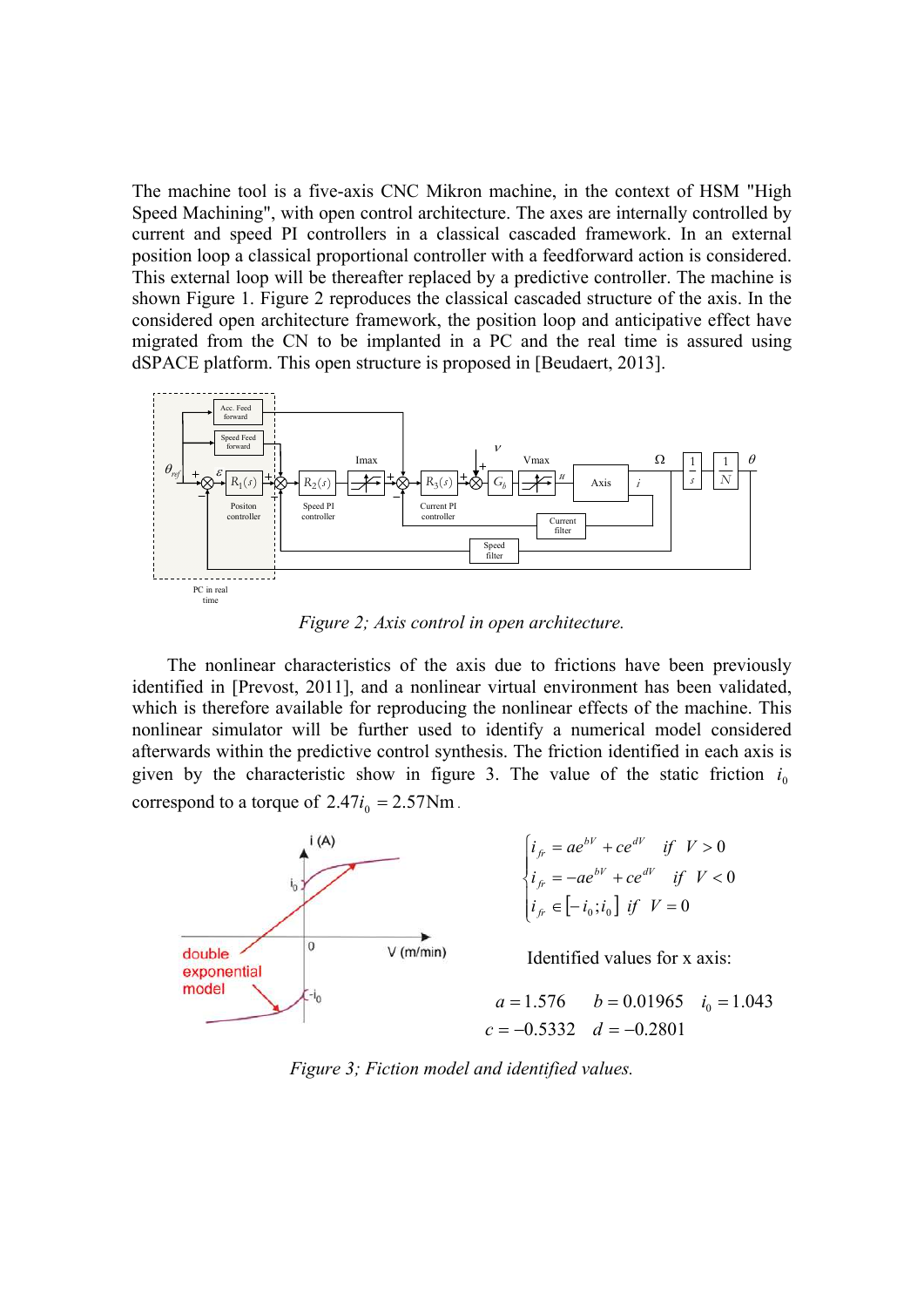#### 3. IDENTIFICATION

Based on the nonlinear simulator, a linear discrete time transfer function of the axis dynamics is derived from the step response of the velocity loop through a standard least square identification method [Landau, 1990], with a sampling rate of 1ms. Orders of this transfer function from 2 to 4 have been tested, as shown in Figure 4, giving the maximum overshoot of the response obtained with the nonlinear simulator and the identified models. It can be seen that a second order system does not conveniently approximate the simulated non-linear step response. Third and fourth order models have approximately the same response; in the sequel the third order model is finally considered. This obtained model including an additional integral action to derive the position is as follows:

$$
\frac{y(q^{-1})}{u(q^{-1})} = \frac{10^{-3}(2.908q^{-1} + 5.992q^{-2} + 5.87q^{-3} - 0.852q^{-4})}{1 + 2.843q^{-1} + 2.697q^{-2} + 0.916q^{-3} + 0.0317q^{-4}}
$$
(1)

where  $u$  is the voltage input to the axis motor,  $y$  the position of the axis in mm, and *q* 1 the backward shift operator.



*Figure 4; Step response of nonlinear and identified models.* 

#### 4. GENERALIZED PREDICTIVE CONTROL (GPC)

This part briefly reminds the basic steps of the GPC controller design, more details may be found in [Clarke, et al., 1987]. In the GPC theory, the plant is classically modeled by the input/output CARIMA form: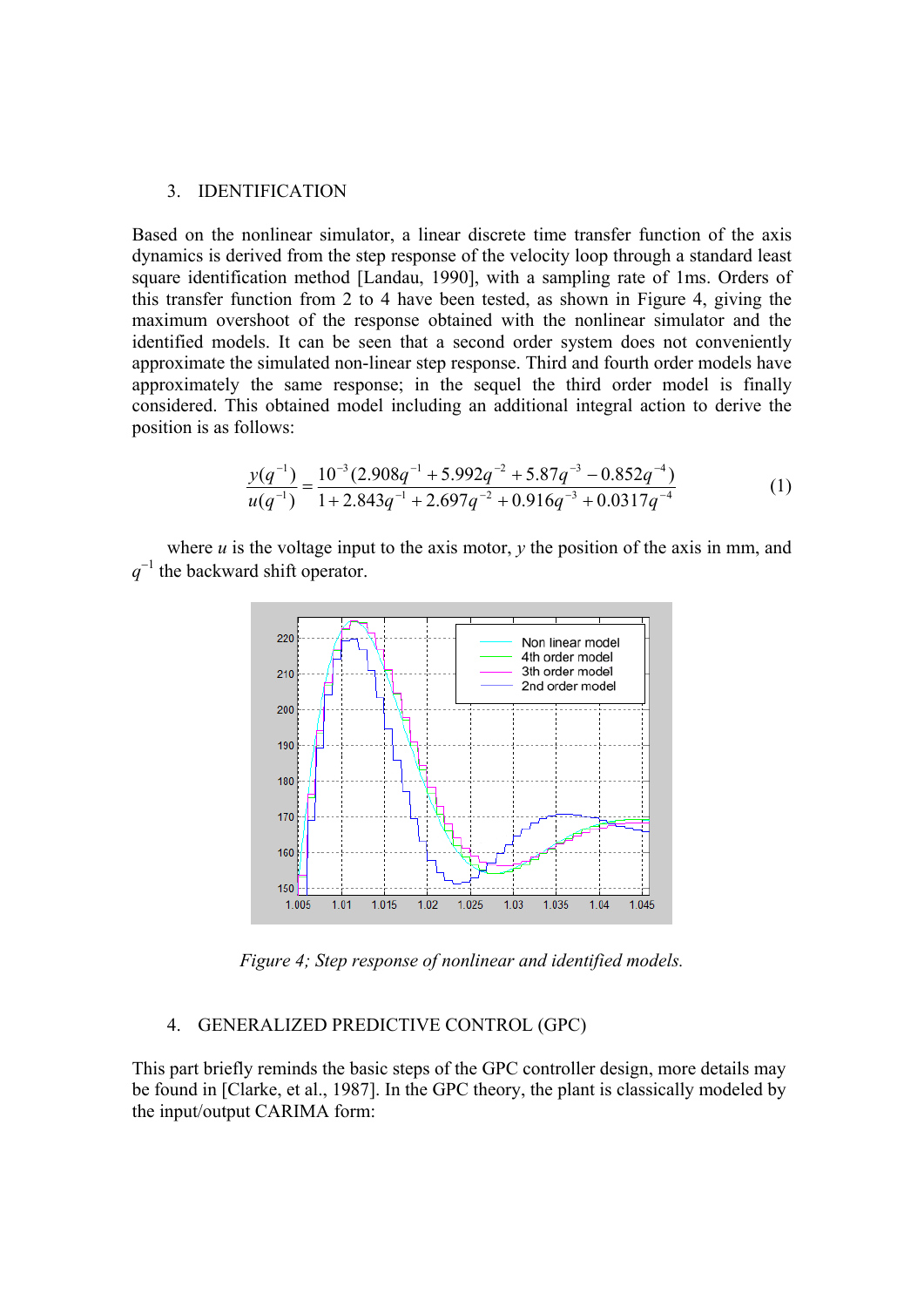$$
A(q^{-1})y(t) = B(q^{-1})u(t-1) + \frac{C(q^{-1})\xi(t)}{\Delta(q^{-1})}
$$
 (2)

 $\xi(t)$  is a zero mean non-correlated white noise, and  $C(q^{-1})$  models the noise influence [Clarke, et al., 1989]. The introduction of the difference operator  $\Delta(q^{-1}) = 1 - q^{-1}$  in the disturbance model helps to find an integral action in the controller and so eliminate the static errors. The control signal is obtained by minimization of a quadratic cost function:

$$
J = \sum_{j=N_1}^{N_2} \left[ y_{ref}(t+j) - \hat{y}(t+j) \right]^2 + \lambda \sum_{j=1}^{N_u} \Delta u(t+j-1)^2 \tag{3}
$$

where  $N_1$  and  $N_2$  define the output prediction horizons, and  $N_u$  the control horizon.  $\lambda$  is the control weighting factor,  $y_{ref}$  the reference value,  $\hat{y}$  the predicted output value, obtained solving diophantine equations, and *u* the control signal. The receding horizon principle assumes that only the first value of the optimal control sequence resulting from the minimization of (3) is applied to the system, so that at the next sampling period the same procedure is repeated. This control strategy leads to a two-degree of freedom *RST* controller, implemented through a difference equation:



*Figure 5; Two-degrees of freedom GPC controller.* 

The GPC parameters chosen here to provide appropriate stability margins [Clarke, et al., 1989; Boucher, et al., 2003] are  $N_1 = 1, N_2 = 8, N_u = 1, \lambda = 0.003$ . The *C* polynomial is chosen as  $C(q^{-1}) = (1 - q^{-1})(1 - 0.8q^{-1})(1 - 0.9q^{-1})$ . It includes a root at  $q = 1$ , in order to remove the integral action of the GPC controller. In fact, the static friction in the axis produces oscillations in the output when an integral action is included in the predictive controller. The other two roots of the *C* polynomial permits to obtain good robustness margins [Rodriguez, et al., 2005], as can be observed in the Black-Nichols diagram shown in Figure 6.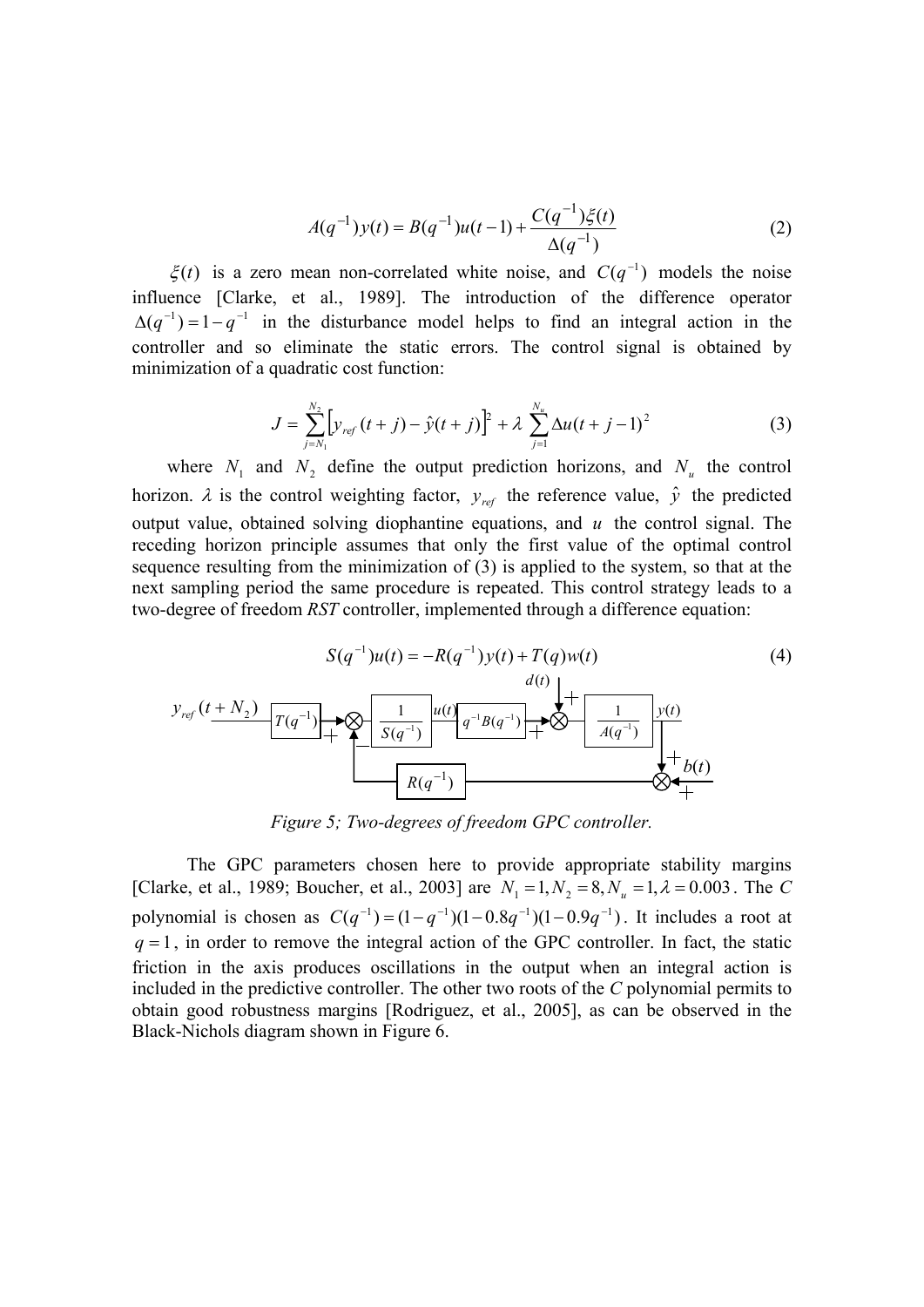

*Figure 6; Stability margins and step response of GPC controller.* 

A phase margin of 90 degrees and a gain margin of 20dB are obtained with the third order model, similar of the margins obtained with the classical structure. The obtained GPC controller is:

$$
R(q^{-1}) = 4.6208 - 8.6839q^{-1} + 4.3108q^{-2} - 0.1551q^{-3}
$$
  
\n
$$
S(q^{-1}) = 1.0000 - 1.4394q^{-1} + 0.5239q^{-2} - 0.0141q^{-3}
$$
  
\n
$$
T(q^{-1}) = 1.4300q^{-1} - 1.3093q^{-2} - 0.0398q^{-3} - 0.0318q^{-4} - 0.0212q^{-5} - 0.0083q^{-6} + 0.0067q^{-7} + 0.0230q^{-8} + 0.0338q^{-9} - 0.0096q^{-10}
$$
 (5)

#### 5. EXPERIMENTAL RESULTS

The GPC controller is compared to a proportional controller with speed anticipation. Figures 7 and 8 show the obtained results for two trajectories in *x* and *y* axis. The ideal trajectories have been modified using [Beudaert, et al., 2013] in order to round discontinuities. Left part of the figures shows the trajectory and the axis position with both controllers and the right part shows the contour error. In both cases, the contour error is smaller using the GPC controller. A summary of obtained errors is shown in Table I.

|                          | Trident      |              | Corner       |              |
|--------------------------|--------------|--------------|--------------|--------------|
|                          | <b>FFW</b>   | <b>GPC</b>   | <b>FFW</b>   | <b>GPC</b>   |
| Mean value               | $2.52 \mu m$ | $0.62 \mu m$ | $2.24 \mu m$ | $0.83 \mu m$ |
| Standard deviation value | $1.85 \mu m$ | $1.78 \mu m$ | $1.17 \mu m$ | $0.56 \mu m$ |

*Table I; Contours errors obtained with classical proportional with a speed feed forward action (FFW) and predictive (GPC) controllers.*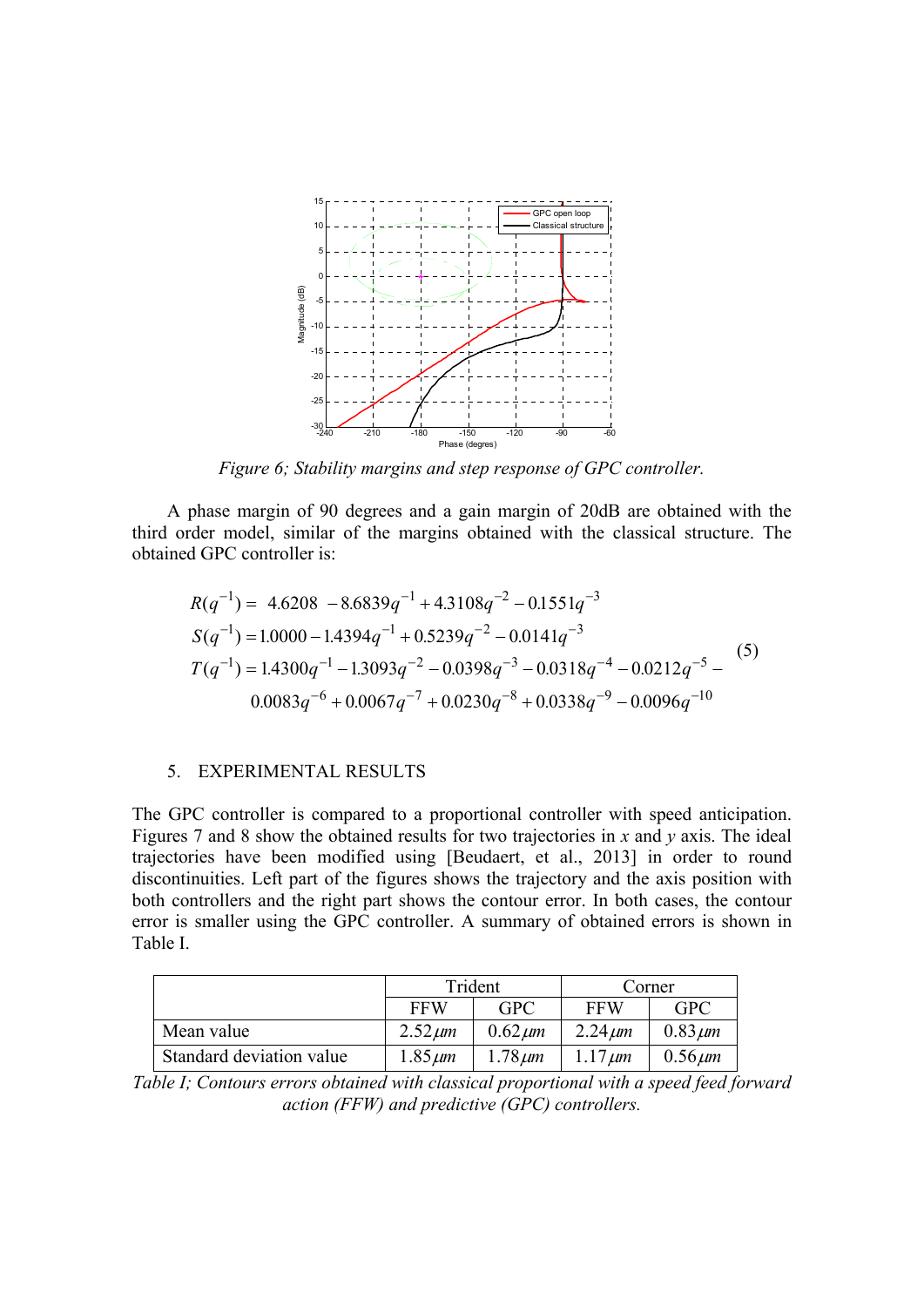

*Figure 7; Trident trajectory in x and y axis. GPC (red) and proportional control with speed feed-forward (blue) experimental results* 



*Figure 8; Corner trajectory for x and y axis. GPC (red) and proportional controller with speed feed-forward (blue) experimental results* 

### 6. CONCLUSIONS

This paper proposes the elaboration of a predictive axis controller to replace the classical position controller and feedforward action, in order to improve performances in terms of contour errors, especially through a better rejection of friction. The validation was experimentally realized on a CNC machining center including an open architecture module, which enabled implementation of user-defined control structures. The improvement compared to previous predictive realisations comes from the specific choice of the disturbance polynomial, which removes for disturbance rejection the integral action issued from the predictive controller in order to reduce oscillations due to